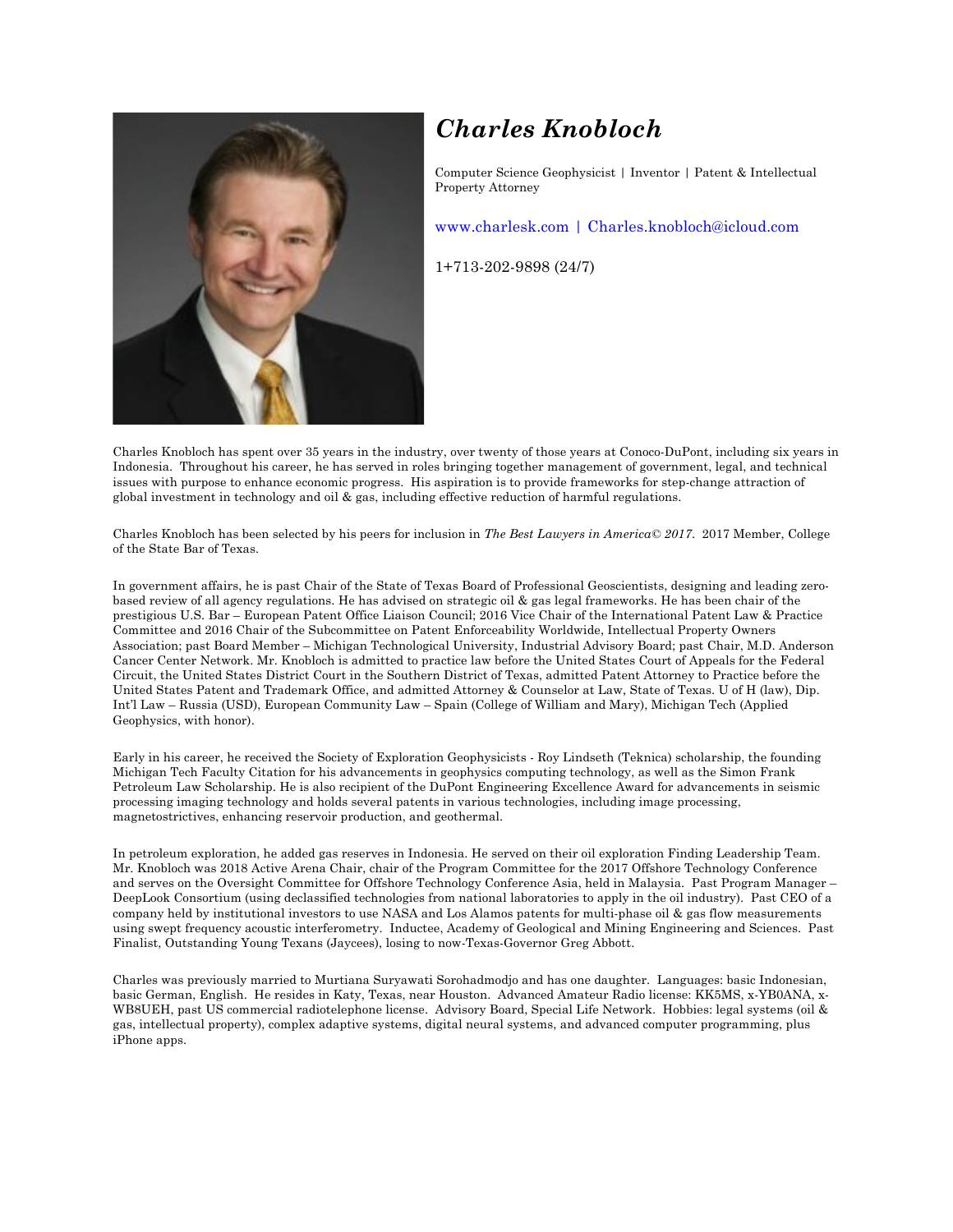

## **TEXAS BOARD OF PROFESSIONAL GEOSCIENTISTS**

P.O. Box 13225 • Austin, Texas 78711 • (512) 936-4400 • fax (512) 936-4409 www.tbpg.state.tx.us

June 27, 2017

Charles Knobloch, J.D., P.G. 1519 Mission Springs Katy, TX 77450

Dear Mr. Knobloch,

Please let this letter serve as a note of appreciation with regard to your service with the Texas Board of Professional Geoscientists (TBPG). Governor Rick Perry appointed you to the TBPG Board in March 2009. You continued to serve and completed your term in July 2017. During that time you served not only as a member of the Appointed Board, but you also served as Vice-Chairman and then Chairman. You had quite an impact on the functioning of the Appointed Board, the direction of the agency, and the regulation of the non-exempt public practice of geoscience in Texas.

This letter focuses on your service as Chairman and the outstanding process involving the TBPG's four-year rules review you coordinated. On January 14, 2013 you were elected by the Appointed Board to the position of Board Chairman. When you were elected, the Texas Legislature had just begun its 83<sup>rd</sup> regular session. TBPG had been the subject of a Performance Review conducted by the Legislative Budget Board (LBB).

During the 83<sup>rd</sup> regular session, the Legislature passed and Governor Rick Perry signed Senate Bill 138. Senate Bill 138 (SB 138) amended the Texas Geoscience Practice Act (Act), required the TBPG to work with other state agencies on processes related to referral of potential violations of the Act, and required TBPG to the staff of other state agencies on the how to file a complaint with the TBPG and the TBPG's complaint resolution process.

TBPG was also due for a four-year review of its rules as required by Texas Government Code §1002.039. Texas Government Code §1002.039 requires every state agency to review all of its rules for potential readoption, readoption with amendments, or repeal. A key component of the review is to perform an assessment of whether the reasons for initially adopting each rule continues to exist.

Over the next two years, you provided oversight and direction for the implementation of SB 138 and launched a process for the comprehensive review of TBPG's rules. TBPG's last rule review had concluded in December 2010, so TBPG needed to complete the task by December 2014.

Early in the process of working with other Appointed Board Members, staff, and stakeholders, you developed a draft plan/timeline and proposed, which the Appointed Board adopted, a set of "Guiding Principles" to provide the right focus for all involved.